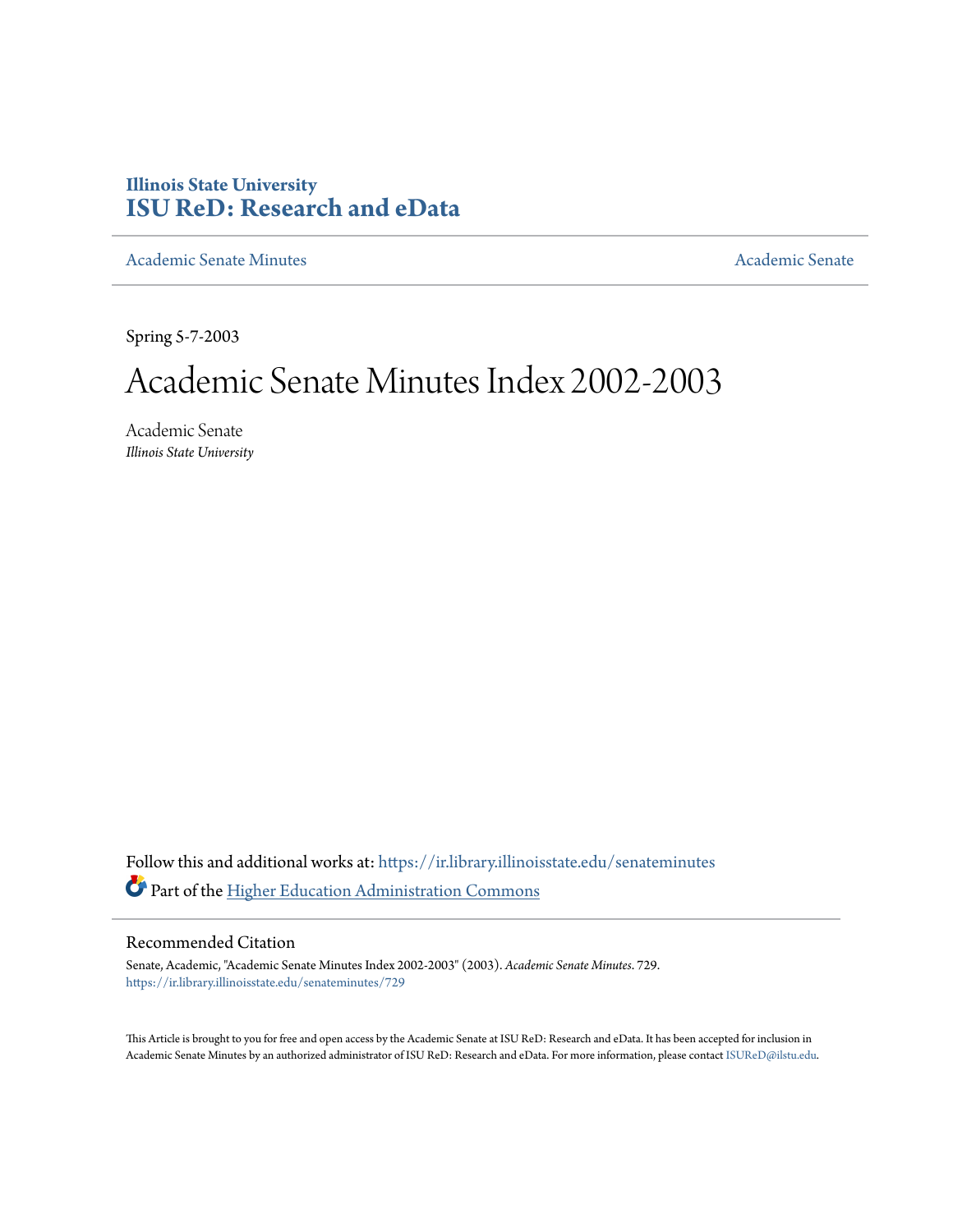# 2002-2003 INDEX TO ACADEMIC SENATE MINUTES

| Volume No. | DATE |
|------------|------|
|            |      |
|            |      |
|            |      |
|            |      |
|            |      |
|            |      |
|            |      |
|            |      |
|            |      |
|            |      |
|            |      |
|            |      |
|            |      |
|            |      |
|            |      |
|            |      |
|            |      |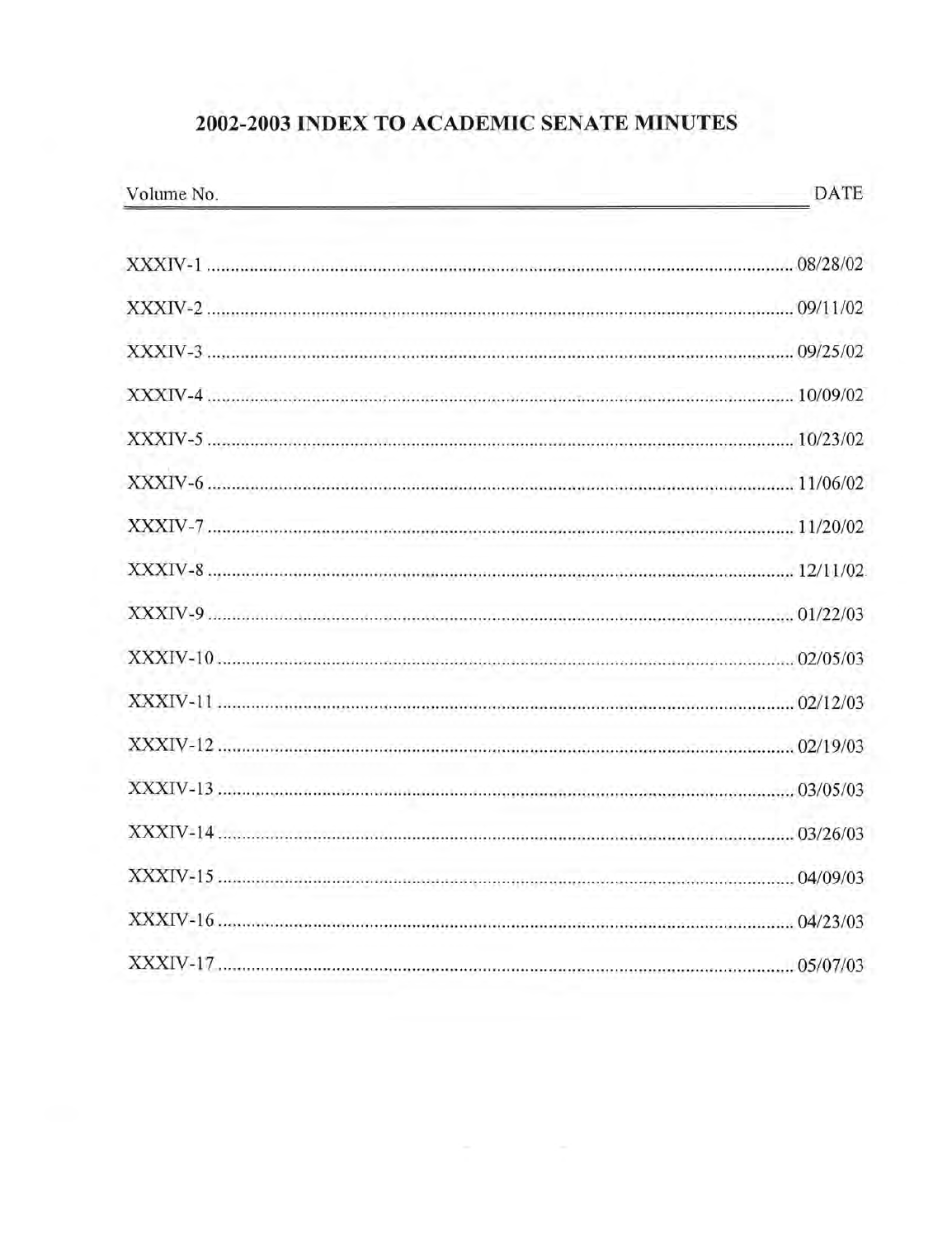## INDEX TO ACADEMIC SENATE MINUTES

# Volume XXXIV, Nos. 1 - 17 August 28, 2002 - May 7, 2003

| Topic                                                              | Volume<br>No.  | Page                    |
|--------------------------------------------------------------------|----------------|-------------------------|
| Academic Freedom Ethics and Grievance Policy and Procedures        |                |                         |
| Information                                                        | 13             | $5 - 6$                 |
| Action                                                             | 14             | 4                       |
| Revisions - Information/Action                                     | 16             | $\overline{7}$          |
| Academic Plan                                                      |                |                         |
| Advisory                                                           | 17             | 3                       |
| Academic Senate Calendar Approval                                  | 17             | $\overline{2}$          |
| Academic Senate Chairperson/Secretary Election for 2003-2004       | 17             | $\overline{1}$          |
| Academic Senate Members - Newly Elected/Re-Elected                 | 17             | $\mathbf{1}$            |
| Admissions                                                         |                |                         |
| Presentation/Discussion                                            |                | $5 - 6$                 |
| Presentation/Discussion                                            | $\overline{2}$ | $2 - 4$                 |
| Agribusiness Sequence                                              |                |                         |
| Approved on Consent Agenda 01/16/03                                | 9              | 8                       |
| Alcohol and Drug Use Survey                                        |                |                         |
| Discussion                                                         | 1              | 4                       |
| Anniversary (University's) Steering Committee Election             | $\overline{8}$ | $\overline{3}$          |
| <b>Assessment Process</b>                                          |                |                         |
| Presentation by University Assessment                              | 13             | $3 - 5$                 |
| <b>Benchmark Schools</b>                                           |                |                         |
| Communication (On Senate Web Site)                                 | 13             | 9                       |
| <b>Blue Book Revisions</b>                                         |                |                         |
| Information/Action                                                 | $\overline{4}$ | 5                       |
| Information/Action                                                 | 14             | 6                       |
| Information/Action                                                 | 15             | $8-9$                   |
| Information/Action                                                 | 16             | 6                       |
| Board of Trustees Appointments                                     |                |                         |
| Council of Illinois University Senates Resolution                  | 6              | $3 - 4$                 |
| <b>Budget</b>                                                      |                |                         |
| Update                                                             | 3              | $2 - 3$                 |
| Update                                                             | 8              | $\overline{\mathbf{c}}$ |
| Special Budget Meeting Announcement                                | 9              | $\overline{3}$          |
| Update                                                             | 9              | $3 - 4 & 5$             |
| Appropriations Hearing Announcement                                | 11             | $\overline{2}$          |
| <b>Special Budget Meeting</b>                                      | 12             | $1 - 10$                |
| Update                                                             | 13             | $\overline{c}$          |
| <b>Budget Session</b>                                              | 13             | $6 - 9$                 |
| Appropriations Committee Hearing - Attendance by Senate<br>Members | 14             | 1                       |
| <b>Budget Session</b>                                              | 14             | $7 - 10$                |
| Update                                                             | 15             | $1 - 2$                 |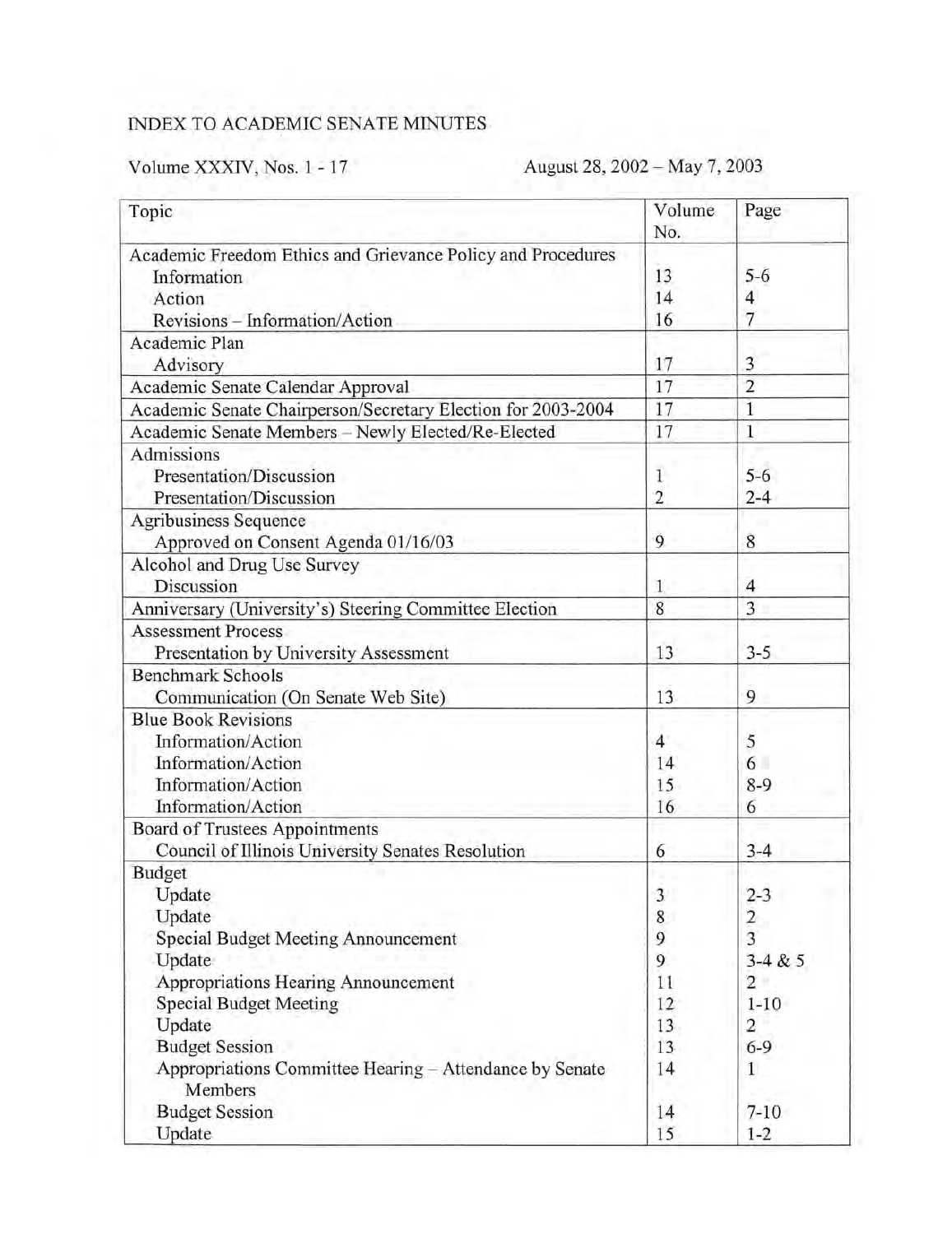| <b>Budget Session</b>                                                                            | 15              | $10-12$        |
|--------------------------------------------------------------------------------------------------|-----------------|----------------|
| <b>Budget Session</b>                                                                            | 16              | $9 - 12$       |
| <b>Budget Session</b>                                                                            | 17              | $6 - 7$        |
| <b>Bylaws Revisions</b><br>Information                                                           | 15              | 10             |
| Action                                                                                           | 16              | 5              |
| Capital Campaign                                                                                 |                 |                |
| Update                                                                                           | 1               | $2 - 3$        |
| Presentation                                                                                     | 9               | $6 - 8$        |
| Update                                                                                           | 17              | 1              |
| College of Education Bylaws                                                                      |                 |                |
| Information                                                                                      | 16              | $5 - 6$        |
| Action                                                                                           | 17              | $2 - 3$        |
| College of Fine Arts Bylaws                                                                      |                 |                |
| Information                                                                                      | 14              | $6 - 7$        |
| Action                                                                                           | 15              | $3 - 5$        |
| <b>Consensual Relations Policy</b>                                                               |                 |                |
| Committee Update                                                                                 | 13              | 3              |
| <b>Constitution Revisions</b>                                                                    |                 |                |
| Information                                                                                      | 15              | $9 - 10$       |
| Action                                                                                           | 16              | 5              |
| Council for Teacher Education Bylaws                                                             |                 |                |
| Information                                                                                      | 6               | 5              |
| Removal from Agenda - Referral to Academic Affairs Com.                                          | $7\overline{ }$ | 3              |
| Information/Action                                                                               | 13              | 6              |
| Council for the Advancement of Standards Assessment                                              | $\mathbf{1}$    | 3              |
| Council of Illinois University Senates                                                           |                 |                |
| Update                                                                                           | 3               | 1              |
| Board of Trustees Appointments Resolution                                                        | 6               | $3 - 4$        |
| Health Insurance (CMS) Funding Resolution                                                        | 6               | $4 - 5$        |
| Distinguished Professor Policy                                                                   |                 |                |
| Advisory                                                                                         | 16              | 7              |
| Distinguished Professor Recommendations - Closed Minutes<br>Domestic Partner Benefits Resolution | 8.1             | 1              |
|                                                                                                  | 16              | $8-9$          |
| <b>Educating Illinois</b><br>Presentation                                                        | 11              | $3 - 4$        |
| <b>English Education Deletion</b>                                                                | $\overline{2}$  | 5              |
| Approved on Consent Agenda 09/03/02                                                              |                 |                |
| <b>Executive Committee</b>                                                                       |                 |                |
| Election of Faculty Replacement                                                                  | 9               | 8              |
| Election of Faculty Replacement                                                                  | 14              | 3              |
| Election of 2003-2004 Faculty Members                                                            | 17              | 1              |
| <b>External Committee Elections</b>                                                              | Appendix        |                |
| Faculty Ombudsman Position                                                                       |                 |                |
| Tabled                                                                                           | 16              | $\overline{7}$ |
| Foreign Language Graduation Requirement                                                          |                 |                |
| Information/Action                                                                               | 8               | $5 - 7$        |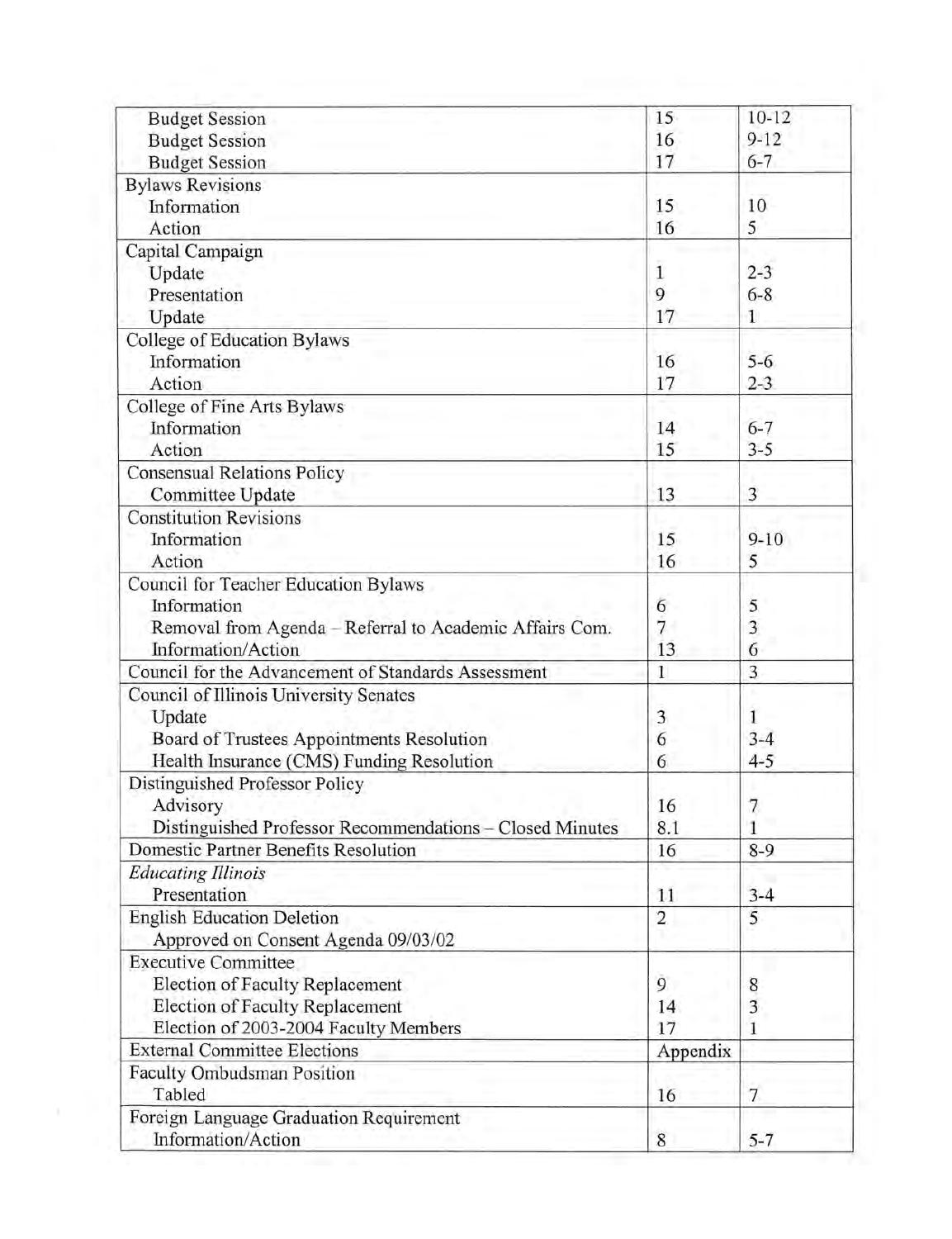| 5   | $3 - 7$                                               |
|-----|-------------------------------------------------------|
|     |                                                       |
| 7   | $\overline{2}$                                        |
| 13  | $\overline{2}$                                        |
| 15  | 13                                                    |
| 16  | 3                                                     |
|     |                                                       |
| 9   | $8\,$                                                 |
|     |                                                       |
| 13  | 6                                                     |
| 14  | $4 - 5$                                               |
|     |                                                       |
| 2   | 1                                                     |
| 6   | $4 - 5$                                               |
|     |                                                       |
| 9   | 3                                                     |
| 10  | $\overline{2}$                                        |
|     |                                                       |
| 7   | 3                                                     |
| 1.1 | 1                                                     |
| 8.1 | 1                                                     |
|     |                                                       |
| 11  | $4 - 5$                                               |
|     |                                                       |
| 9   | 8                                                     |
| 15  | 3                                                     |
|     |                                                       |
| 4   | $4 - 5$                                               |
| 14  | $\overline{2}$                                        |
|     | $7 - 8$                                               |
|     | $\overline{2}$                                        |
|     |                                                       |
|     | $5 - 8$                                               |
|     | $2 - 3$                                               |
| 3   | $3 - 4$                                               |
|     |                                                       |
|     | 9                                                     |
|     |                                                       |
|     | $1 - 2$                                               |
|     | 9                                                     |
|     |                                                       |
|     | 5                                                     |
|     | $1-2 & 2-3$                                           |
|     | $4 - 6$                                               |
|     | 7                                                     |
| 17  | $\overline{c}$                                        |
|     | 16<br>17<br>4<br>5<br>13<br>11<br>16<br>4<br>10<br>10 |